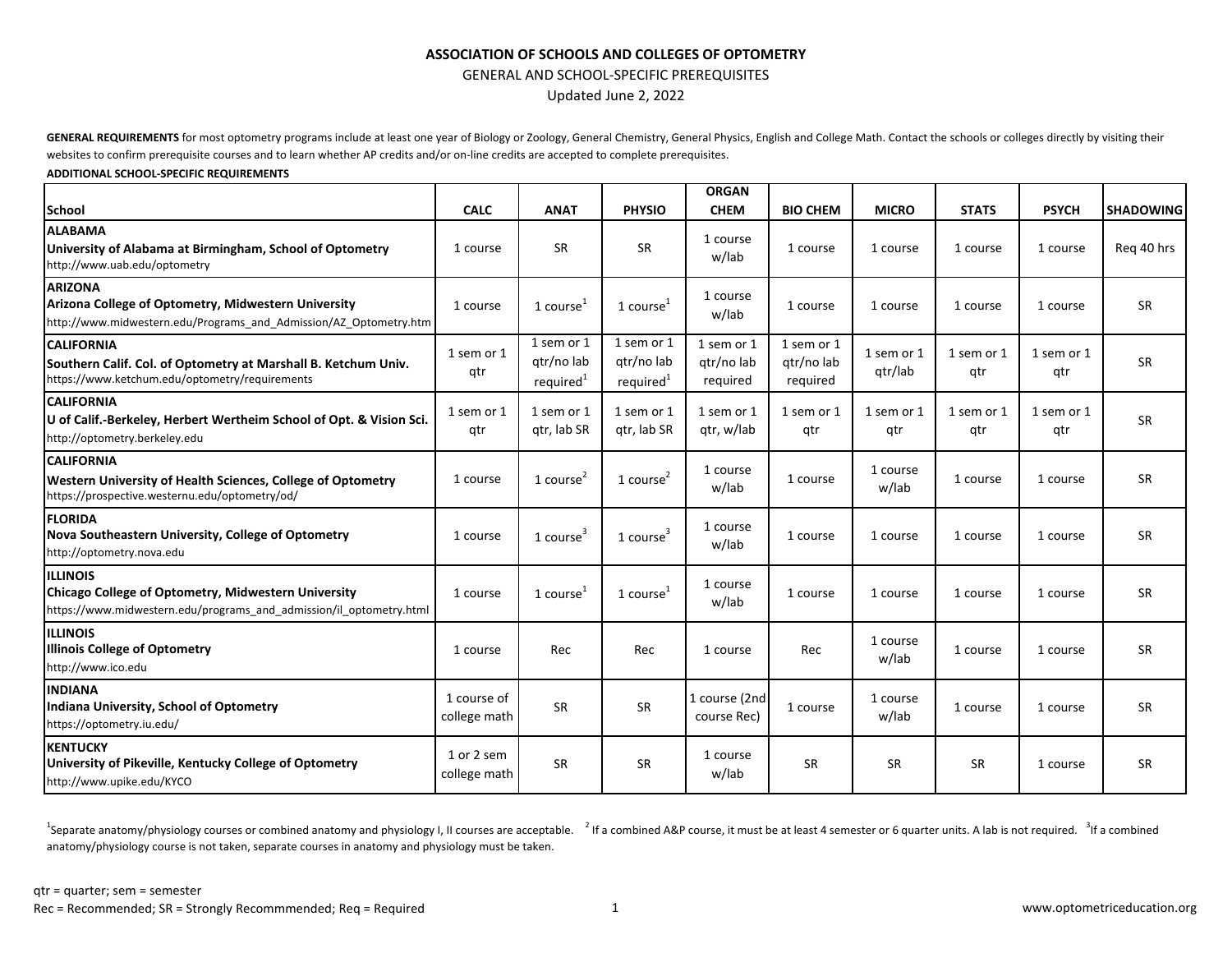## **ASSOCIATION OF SCHOOLS AND COLLEGES OF OPTOMETRY**

GENERAL AND SCHOOL-SPECIFIC PREREQUISITES

Updated June 2, 2022

GENERAL REQUIREMENTS for most optometry programs include at least one year of Biology or Zoology, General Chemistry, General Physics, English and College Math. Contact the schools or colleges directly by visiting their websites to confirm prerequisite courses and to learn whether AP credits and/or on-line credits are accepted to complete prerequisites.

#### **ADDITIONAL SCHOOL-SPECIFIC REQUIREMENTS**

|                                                                   |                      |             |                       | <b>ORGAN</b>            |                         |                        |              |              |                  |
|-------------------------------------------------------------------|----------------------|-------------|-----------------------|-------------------------|-------------------------|------------------------|--------------|--------------|------------------|
| School                                                            | <b>CALC</b>          | <b>ANAT</b> | <b>PHYSIO</b>         | <b>CHEM</b>             | <b>BIO CHEM</b>         | <b>MICRO</b>           | <b>STATS</b> | <b>PSYCH</b> | <b>SHADOWING</b> |
| <b>IMASSACHUSETTS</b>                                             |                      |             |                       |                         |                         |                        |              |              |                  |
| Massachusetts Col. of Pharmacy and Health Sci., School of Optomet | 1 course             | Rec         | Rec                   | 1 course                | Rec                     | 1 course               | 1 course     | 1 course     | Rec              |
| https://www.mcphs.edu/academics/school-of-optometry/optometry     |                      |             |                       |                         |                         |                        |              |              |                  |
| <b>IMASSACHUSETTS</b>                                             |                      |             |                       | 1 course                |                         |                        |              |              |                  |
| New England College of Optometry                                  | 1 course             | Rec         | Rec                   | w/lab                   | 1 course                | 1 course               | 1 course     | 1 course     | <b>SR</b>        |
| http://neco.edu/admissions/requirements                           |                      |             |                       |                         |                         |                        |              |              |                  |
| <b>IMICHIGAN</b>                                                  | 1 sem or 2           |             |                       |                         | 1 sem or 2              | 1 course               | 1 sem or 2   | 1 sem or 2   | <b>SR</b>        |
| Michigan College of Optometry at Ferris State University          | $q$ trs <sup>4</sup> | <b>SR</b>   | <b>SR</b>             | 1 sem w/lab             | qtrs                    | w/lab                  | gtrs         | qtrs         | Reg 20 hrs Early |
| http://www.ferris.edu/mco                                         |                      |             |                       |                         |                         |                        |              |              | Adm Prog only    |
| <b>MISSOURI</b>                                                   | 1 sem or 1           |             |                       | 1 sem or 2              |                         |                        | 1 sem or 1   | 1 sem or 1   | SR 20 hrs or     |
| University of Missouri-St. Louis, College of Optometry            | qtr                  | <b>SR</b>   | <b>SR</b>             | gtrs w/lab              | SR                      | 1 sem or 1gtr<br>w/lab | qtr          | qtr          | more             |
| http://optometry.umsl.edu                                         |                      |             |                       |                         |                         |                        |              |              |                  |
| <b>INEW YORK</b>                                                  | 1 sem or 1           |             |                       | 2 sems or 3             |                         |                        | 1 sem or 1   | 1 sem or 1   |                  |
| <b>State University of New York, College of Optometry</b>         | qtr <sup>5</sup>     | $Rec^6$     | SR <sup>6</sup>       | qtrs w/lab <sup>7</sup> | $SR^7$                  | SR <sup>6</sup>        | qtr          | qtr          | <b>SR</b>        |
| http://www.sunyopt.edu                                            |                      |             |                       |                         |                         |                        |              |              |                  |
| <b>OKLAHOMA</b>                                                   |                      |             |                       |                         |                         |                        |              |              |                  |
| Northeastern State Univ. - Oklahoma College of Optometry          | $1$ sem <sup>4</sup> | <b>SR</b>   | <b>SR</b>             | 1 sem w/lab             | 1 sem <sup>8</sup>      | 1 sem                  | 1 sem        | 1 sem        | $SR$ 30+ hrs     |
| http://optometry.nsuok.edu                                        |                      |             |                       |                         |                         |                        |              |              |                  |
| <b>OHIO</b>                                                       |                      |             |                       |                         |                         | 1 course               |              |              | Minimum 10       |
| The Ohio State University, College of Optometry                   | 1 course             | SR          | 1 course <sup>9</sup> | 1 course                | 1 course $9$            | w/lab                  | <b>SR</b>    | 1 course     | hrs with 2       |
| http://optometry.osu.edu                                          |                      |             |                       |                         |                         |                        |              |              | <b>ODs</b>       |
| <b>OREGON</b>                                                     | 1 sem or 1           |             |                       |                         |                         | 1 sem or 1             | 1 sem or 1   | 1 sem or 1   |                  |
| Pacific University, College of Optometry                          | qtr                  | 1 sem w/lab | 1 sem w/lab           | See below <sup>10</sup> | See below <sup>10</sup> | gtr w/lab              | qtr          | qtr          | SR 10+ hrs       |
| http://www.pacificu.edu                                           |                      |             |                       |                         |                         |                        |              |              |                  |
| <b>IPENNSYLVANIA</b>                                              |                      |             |                       |                         |                         | 1 sem or 2             | 1 sem or 2   | 1 sem or 2   | Reg 25 hrs,      |
| Pennsylvania College of Optometry at Salus University             | SR <sup>11</sup>     | <b>SR</b>   | Rec                   | See below <sup>12</sup> | See below <sup>12</sup> | qtrs                   | qtrs         | qtrs         | Optometry or     |
| http://www.Salus.edu                                              |                      |             |                       |                         |                         |                        |              |              | Ophthalmology    |

"Calculus I or its equivalent is required, not brief calculus or elements of calculus <sup>5</sup> Precalculus is accepted in lieu of Calculus. <sup>8</sup> Anatomy, Physiology and/or Microbiology can serve as substitutes for General Biolog in biochem can substitute for one course of either general or organic chemistry. <sup>8</sup>For institutions with multiple levels of biochemistry offered, the more stringent biochemistry course is required. <sup>9</sup>If school spreads ma two courses, then both courses are required. <sup>10</sup>Organic chemistry – standard one year course sequence with lab or one semester of organic chemistry with lab combined with one semester of biochemistry with lab if one is offered. <sup>11</sup>One semester of calculus will fulfill one year college math requirement. <sup>12</sup>One semester of organic chemistry I with lab and one semester of organic chemistry II with lab are required. Biochem or molecular b (lab highly recommended) may substitute for organic chemistry II.